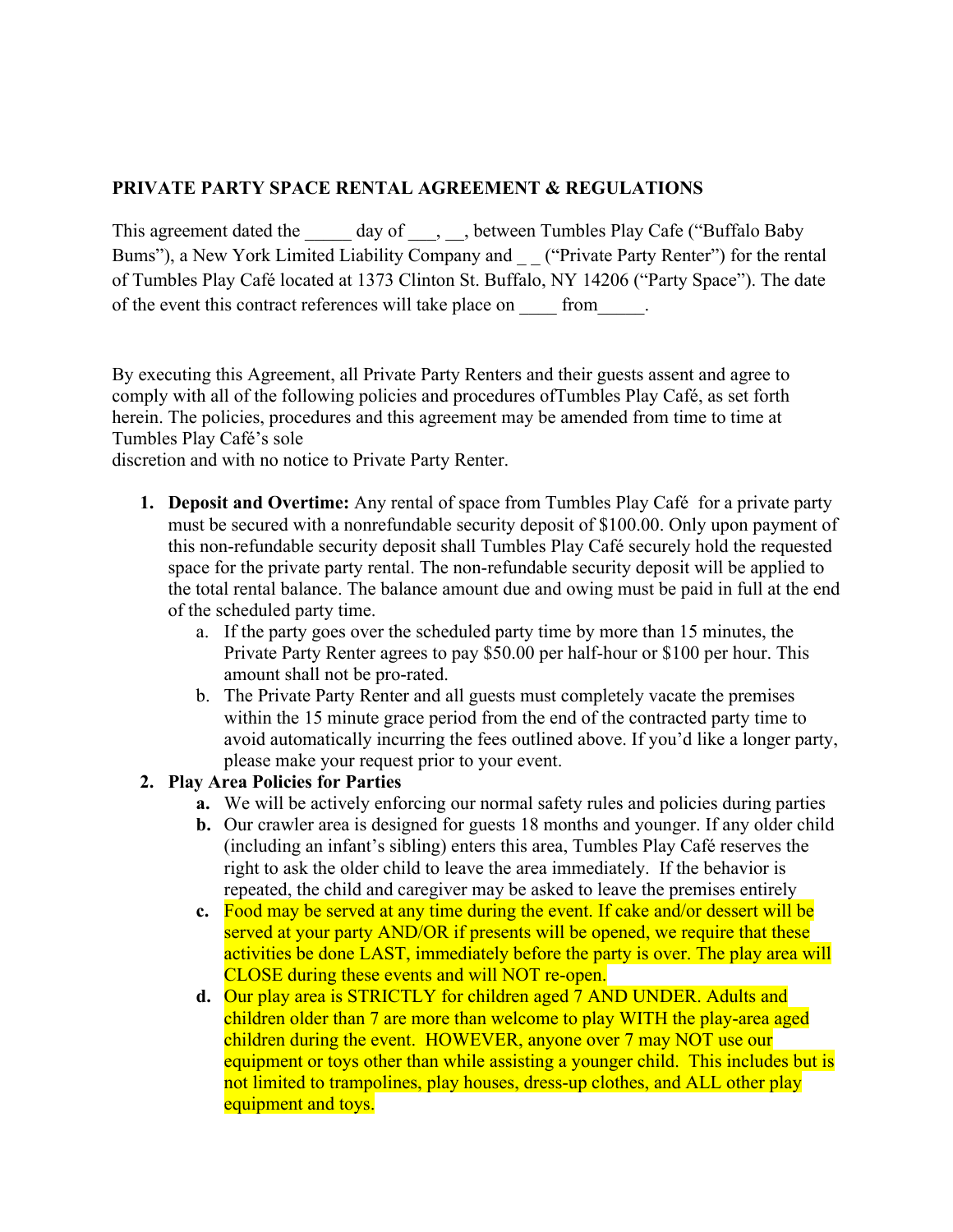- **3. Food and Add-Ons:** Food or add-ons provided for the private party must be prearranged with Tumbles Play Café at least seven (7) business days prior to the private party. Any changes made after this deadline must be pre-approved, but shall not be guaranteed and will incur a \$25 convenience fee.
	- a. Substitutions: Tumbles Play Café, may, at its sole discretion, make reasonable substitutions.
	- b. A non-refundable deposit for any add-ons will be taken at the time of booking for any add-ons contracted outside of Tumbles Play Café. Cancellations on add-ons less than two weeks in advance may incur additional cancellation fees.
	- c. Pricing may be adjusted for market price variations that are beyond the reasonable control of Tumbles Play Café.
- **4. Decoration: Nothing may be hung on the walls or ceiling without the express, written permission of** Tumbles Play Café**. Any client who adheres tape to the walls will be assessed a fine in the amount of \$250 for damages, regardless of whether damage is immediately visible. Clients are free to hang decorations on any of the interior doors and windows. Helium balloons must be tied down either to a balloon weight or chairs. We do not allow piñatas.**
- **5. Damage & Cleaning**: Any excessive damage done to the Tumbles Play Café premises or to the Party Space or other Tumbles Play Café property shall be billed to Private Party Renter for either replacement or repair.
	- a. In the occurrence of an additional mess as determined by the Tumbles Play Café management or staff – created or done by the Private Party Renter or any of its party guests (children and adults included) resulting in extra cleaning of the Party Space, Tumbles Play Café premises or other Tumbles Play Café property shall result in Private Party Renter to be charged an additional \$250.00 nonrefundable cleaning fee.
	- b. Any additional damage to the Tumbles Play Café premises, the Party Space or other Tumbles Play Café contents or property created or done by the Private Party Renter or any of its party guests (children and adults included) shall be charged to the Private Party Renter accordingly.
	- c. Tumbles Play Café cleans and sanitizes its toys, property, Party Space, premises and other property (including bathrooms) on a consistent basis. Private Party Renter and all party guests must insure that they dispose of all waste materials such as diapers, paper towels and trash in the correct receptacles provided by Tumbles Play Café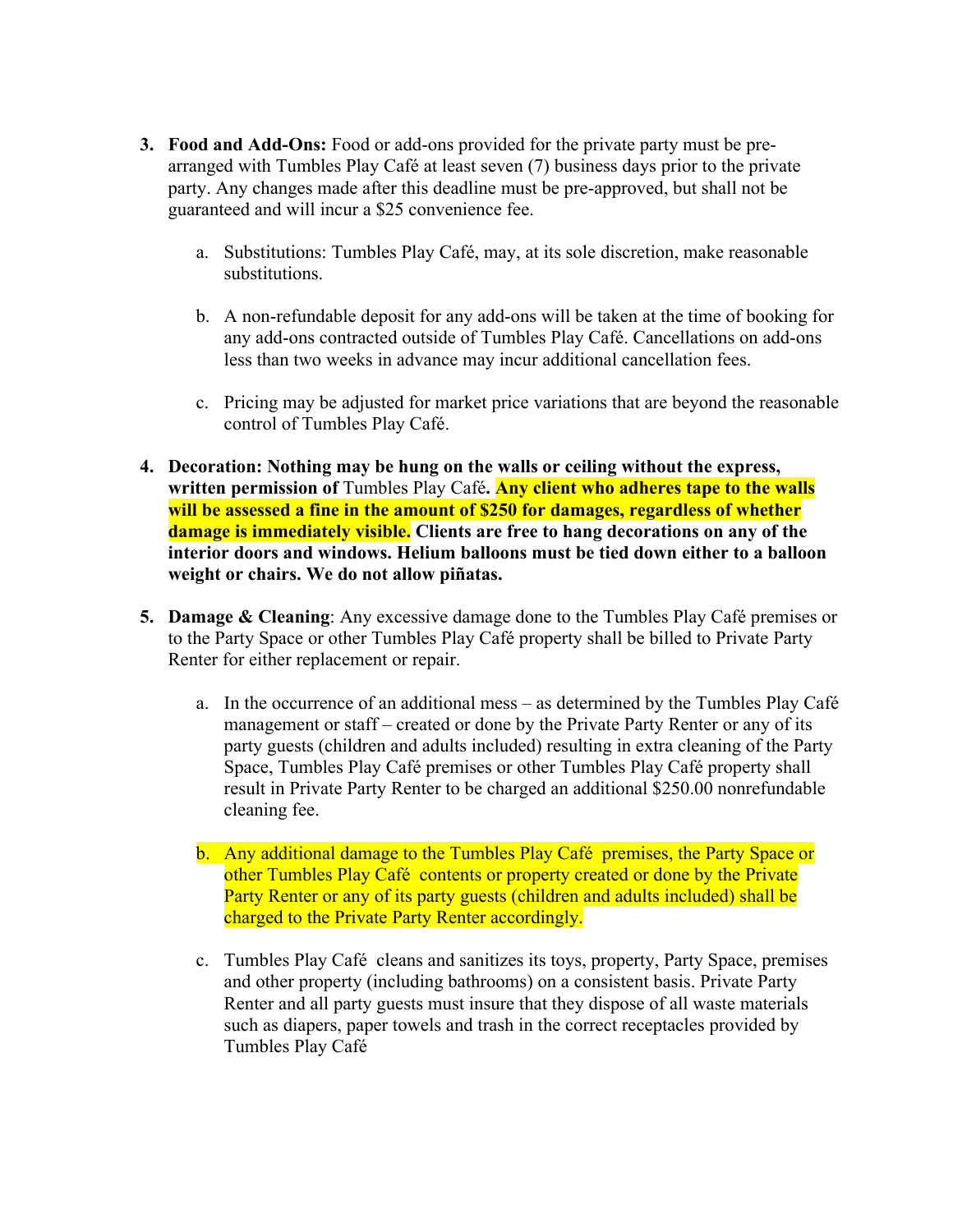- **6. Gratuity**: Gratuity is not required but is appreciated and left up to the discretion of the Private Party Renter. Recommended gratuity for excellent service is 15%.
- **7. Socks:**Tumbles Play Café is a "no shoes, socks required" play space. Socks ARE required in the play space at all times. Both adults and children are required to wear socks as part of health code. This is necessary for the health and safety of the children. The Private Party Renter is responsible for enforcing that all party guests have socks with them when they enter Tumbles Play Café. If a guest does not have socks, Tumbles Play Café can sell them a pair or run a tab for socks that will be charged to the Private Party Renter at the completion of the party.
- **8. Personal Property**: Tumbles Play Café , its agents and employees are not responsible for the Private Party Renter or any of its Party Guests personal property. It is the sole responsibility of each person entering into the facility to be responsible for all possessions and belongings unless pre-arranged with Tumbles Play Café and/or its staff. Under no circumstances shall Tumbles Play Café, its agents or employees, take responsibility for any lost, stolen, missing or damaged personal property or otherwise.
- **9. Safety:** Private Party Renter and the parents of the party guests (invited or otherwise) are completely responsible for the well-being and behavior of their minor child while on the Tumbles Play Café premises, the Party Space or other Tumbles Play Café property.
- **10. Conduct**: Tumbles Play Café reserves the right to ask any child or adult during the Private Party found to be destructive and/or abusive to any other guests (whether party guests or not), Tumbles Play Café staff or employees to immediately leave Tumbles Play Café property.
- **11. Indemnification:** The Private Party Renter agrees to hold harmless and indemnify Tumbles Play Café, its officers, directors, employees, and agents (collectively, the "indemnified Parties"), from and against any and all losses, costs, expenses, including but not limited to, reasonable attorneys' fees, claims, actions, demands, damages incurred by or asserted against the indemnified Parties by reason of the acts, omissions or negligence of the Client, its guests, employees, agents or independent contractors, arising out of or in any way connected with the Private Party Renter's event (Private Party), except when directly caused by the gross negligence or willful misconduct of the Indemnified Parties.
- **12. Cancellations:** Any cancellation within two (2) weeks of scheduled party shall result in an additional \$25.00 cancellation fee, on top of the party deposit, unless Private Party Renter can provide proof of medical emergency, family emergency or other emergency circumstances. In addition, Private Party Renter also forfeits any future benefits from the nonrefundable security deposit.
- **13. Default:** Failure by the Private Party Renter to timely pay Tumbles Play Café all amounts due shall constitute a default by the Private Party Renter. Upon a default by the Private Party Renter, Tumbles Play Café, at its sole discretion, may (I) terminate this contract and retain all amounts paid to Tumbles Play Café as liquidated damages, or (II)